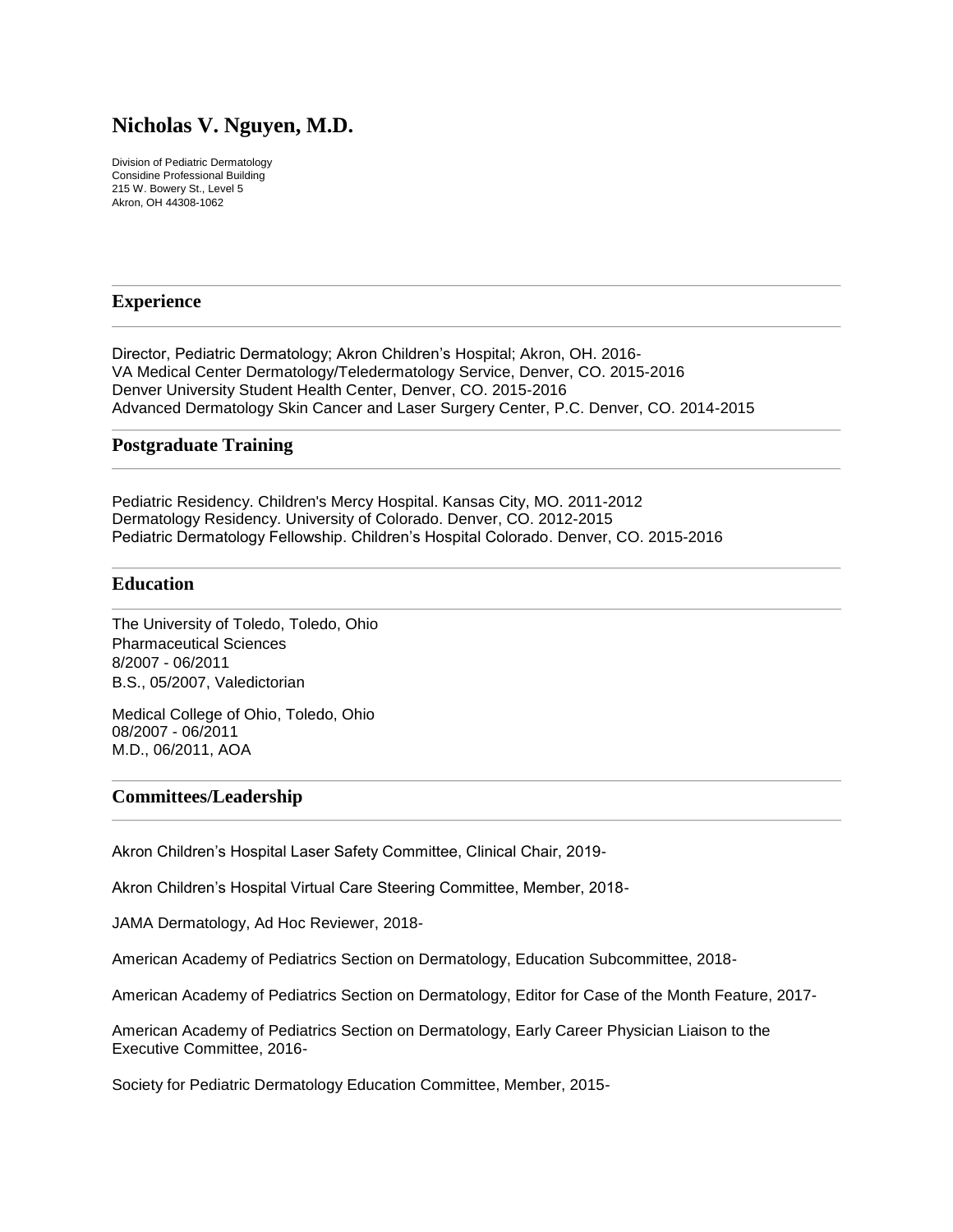American Academy of Pediatrics Section on Dermatology, Trainee Liaison to the Executive Committee, 2016

American Academy of Dermatology Advisory Board, Member, 2015

American Academy of Dermatology Access to Dermatologic Care Committee, Member, 2014-2016

Colorado Dermatologic Society, Board Member, 2014-2016

The Open Dermatology Journal, Associate Editor, 2013-2017

American Academy of Dermatology Workforce Task Force, Member, 2013-2014

University of Colorado Faculty Professionalism Committee, Member, 2012-2013

University of Colorado House Staff Committee, Dermatology Representative, 2012-2013

Children's Mercy Hospital Resident Recruitment Committee, Member, 2011-2012

Children's Mercy Hospital Pharmacy and Therapeutics Committee, Member, 2011-2012

# **Professional Affiliations**

Society for Pediatric Dermatology American Academy of Dermatology American Academy of Pediatrics American Academy of Pediatrics Section of Pediatric Dermatology American Academy of Pediatrics Section of Telehealth

### **Honors and Awards**

Society for Pediatric Dermatology William Weston Pilot Project Research Grant, 2015 Gold Humanism Honor Society, 2015 Alpha Omega Alpha Honor Medical Society, 2011 Medical College of Ohio Excellence in Psychiatry, 2011 Medical College of Ohio Excellence in Biochemistry, 2011 American College of Emergency Physicians, First Place Poster Award, 2010 Medical College of Ohio Research Medicine Research Award, 2009 University of Toledo College of Pharmacy, Valedictorian, 2007

### **Publications**

#### *Journal Articles*

Nguyen N, Abbott J, Gralla J, Bruckner A. Oxybutynin 3% gel for the treatment of primary focal hyperhidrosis in adolescents and young adults. Pediatric Dermatology. 2018; 35(2): 208-212.

Sendelweck M, Fathi R, Nguyen N. Lower Extremity Reticulated Hyperpigmentation with Bullae. International Journal of Dermatology. 2016; 55(11): 1179-1180.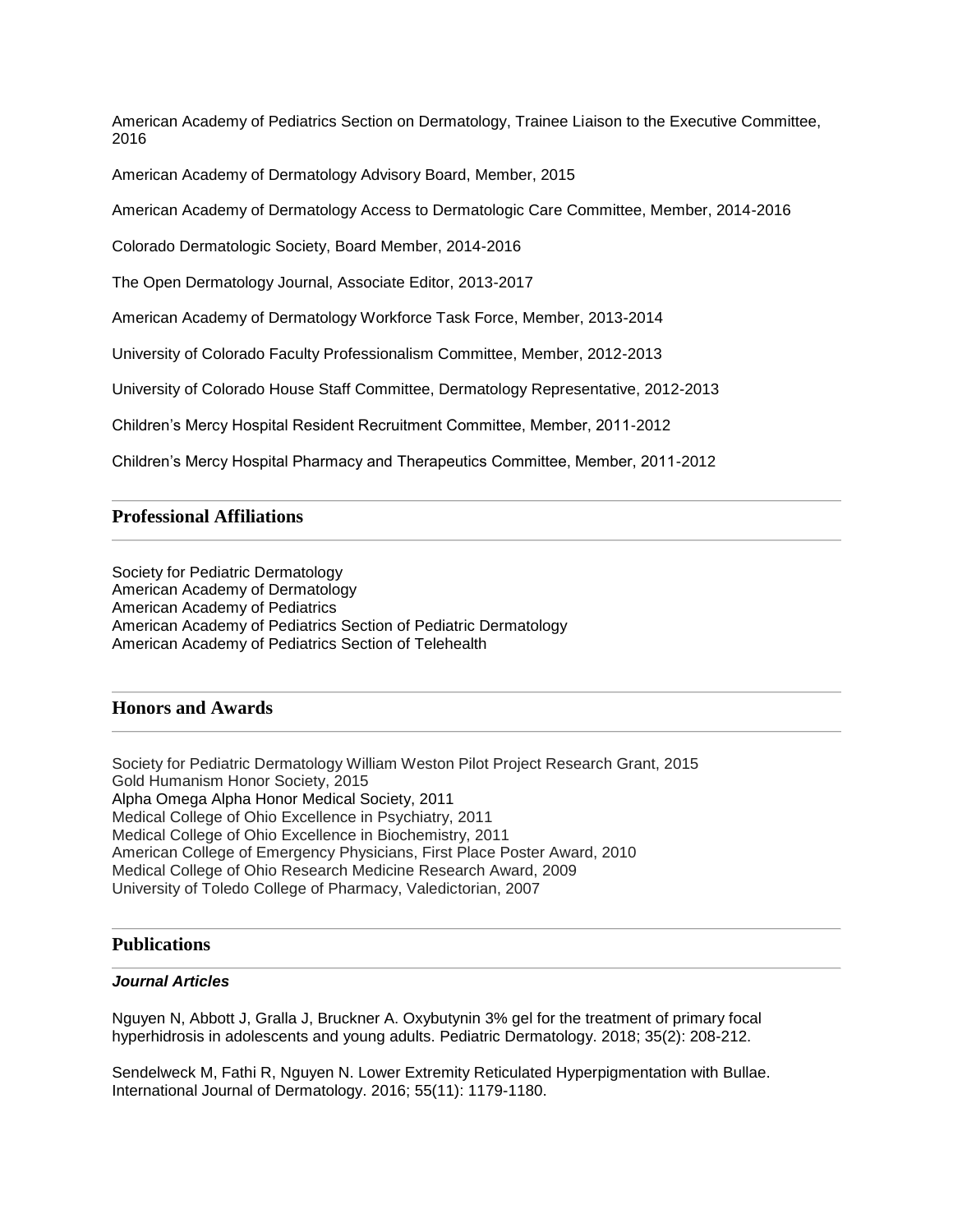Nguyen N, Burgos A, Prok L, Bruckner A. Hereditary progressive mucinosis histiocytosis: New insights into a rare disease. Pediatric Dermatology. 2015; 32(6): e273-276.

Nguyen N, Burgos A, Prok L. Trichodysplasia spinulosa. Pediatric Dermatology. 2015; 32(6): e296-297.

Nguyen N, Couts Kasey, Luo Y, Fujita M. Understanding melanoma stem cells. Melanoma Management. 2015; 2(2): 179-88.

Crissinger A, Nguyen N. The use of topical calcineurin inhibitors in atopic dermatitis. The Open Dermatology Journal. 2014; 8: 12-17.

Luo Y, Nguyen N, Fujita M. Isolation of Human Melanoma Stem Cells. Current Protocols in Stem Cell Biology. 2013; Supplement 26: 3.8.1-3.8.10.

Nguyen N, Luo Y, Fujita M. Aldehyde dehydrogenase isozymes: markers of cancer stem cells in human melanoma. Expert Review of Dermatology. 2013; 8(2): 111-113.

Alikhan A, Griffin J, Nguyen N, Davis DM, Gibson LE. Pediatric follicular mucinosis: presentation, histopathology, molecular genetics, treatment, and outcomes over an 11-year period at the Mayo Clinic. Pediatric dermatology. 2013; 30(2): 192-198.

Nguyen NV, Burkhart CG. Cryosurgical treatment of warts: dimethyl ether and propane versus liquid nitrogen - case report and review of the literature. Journal of drugs in dermatology. 2011; 10(10): 1174-6.

Nguyen N, Burkhart CN, Burkhart CG. Identifying potential pitfalls in conventional herpes simplex virus management. International journal of dermatology. 2010; 49(9): 987-93.

### *Book chapters*

Reed B, Nguyen N. *Dermatology Secrets*. 5 th ed. Chapter 26: Warts and molluscum contagiosum.

#### *Electronic publications*

Campbell SJ, Nguyen N. Eruptive vellus hair cysts. *http://emedicine.medscape.com.* Published 4/2017.

Nguyen N. Persistence of Atopic Dermatitis (AD): A Systematic Review and Meta-Analysis. PracticeUpdate website. Available at: [http://www.practiceupdate.com/content/persistence-of-childhood-atopic-dermatitis/43746/65/4/1.](http://www.practiceupdate.com/content/persistence-of-childhood-atopic-dermatitis/43746/65/4/1) Accessed September 28, 2016

Nguyen N. Funk T. Trichomycosis axillaris. *[http://emedicine.medscape.com.](http://emedicine.medscape.com/)* Published 2/2015

Nguyen N. Funk T. Trichostasis spinulosa. *[http://emedicine.medscape.com.](http://emedicine.medscape.com/)* Published 2/2015

Nguyen N, Funk T. Pediatric milia. *[http://emedicine.medscape.com.](http://emedicine.medscape.com/)* Published 10//2014.

Nguyen N. Supernumerary nipple. *http://emedicine.medscape.com.* Published 7/2014.

Nguyen N. Nodular localized cutaneous amyloidosis. *http://emedicine.medscape.com.* Published 4/2013.

Nguyen N, Burkhart C. Piezogenic pedal papules. *Clinical Decision Support Dermatology.* Published 1/01/2011.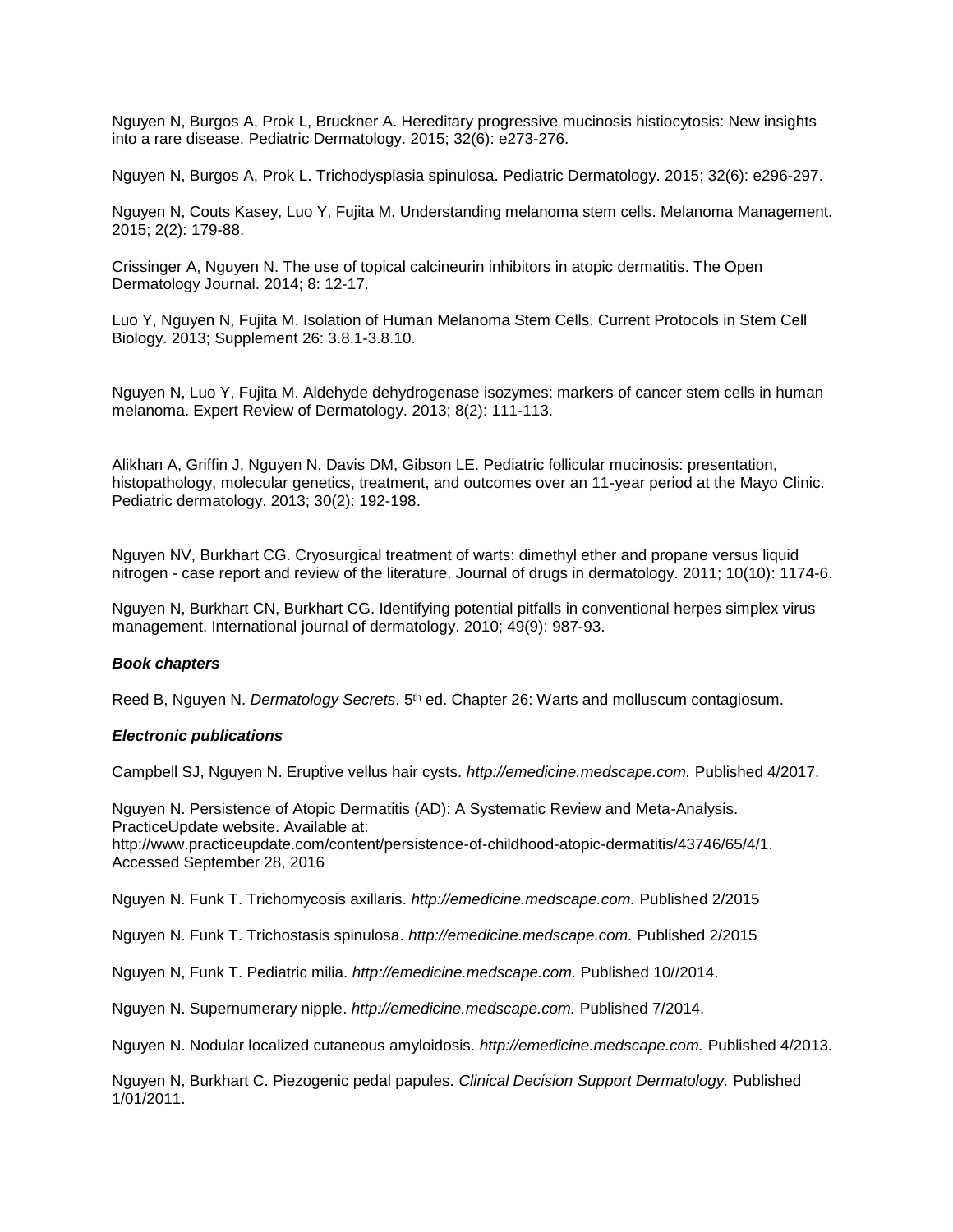Nguyen N, Burkhart C. Talon Noire. *Clinical Decision Support Dermatology.* Published 1/01/2011.

#### *Abstracts*

Yuchun L, Arcaroli J, Nguyen N, et al. The frequency of tumor-initiating cells is enhanced by short enzymatic digestion and HLA-positive cell selection. Cancer Stem Cell Conference 2014 Program. August 2014.

#### **Oral Presentations**

Atopic Dermatitis Update. Presented at 8th District Academy of Osteopathic Medicine & Surgery; Canton, OH. 10/06/2019.

What's Hot in Pediatric Dermatology. Presented at American Academy of Pediatrics National Conference and Exhibition; Orlando, FL. 11/03/2018.

Pediatric Dermatology Urgencies and Emergencies. Presented at 8<sup>th</sup> District Academy of Osteopathic Medicine & Surgery; Canton, OH. 10/06/2018.

Pediatric Lumps and Bumps: Identification and Management of Premalignant and Malignant Cutaneous Tumors. Presented at Akron Children's Hospital Annual Pediatric Update; Akron, OH. 04/05/2017.

The Evolving Field of Vascular Anomalies—A Dermatology Update. Presented at Akron Children's Hospital Pediatric Grand Rounds; Akron, OH. 01/13/2017.

What's New in Pediatric Dermatology? Presented at Children's Hospital Colorado Pediatric Dermatology Grand Rounds; Denver, CO. 06/20/2016

Dermatology Look-alikes for the Pediatrician. Presented at Akron Children's Hospital Annual Pediatric Update; Akron, OH, 04/15/2016

Vascular Tumors and Malformations. Presented at Children's Hospital Colorado Pediatric Dermatology Grand Rounds; Denver, CO. 03/21/2016

Spiny Papules in an Immunosuppressed Child. Presented at American Academy of Dermatology Annual Meeting Gross and Microscopic Symposium; San Francisco, CA. 03/20/2015

What's New in Atopic Dermatitis? Presented at Children's Hospital Colorado Pediatric Dermatology Grand Rounds; Denver, CO. 03/09/2014

Trichodysplasia Spinulosa. Presented at 2013 Colorado Dermatologic Society Annual Meeting; Evergreen, CO. 09/20/2013.

Hereditary Progressive Mucinous Histiocytosis. Presented at Colorado Dermatologic Society Monthly Meeting; Aurora, CO. 06/03/2013.

The National Bed Bug Epidemic. Presented at Ohio Dermatologic Association Annual Meeting; Columbus, OH. 10/01/2010.

Identifying potential pitfalls in conventional herpes simplex virus management. Presented at Western Lake Erie Dermatological Society Winter Meeting; Toledo, OH. 12/01/2009.